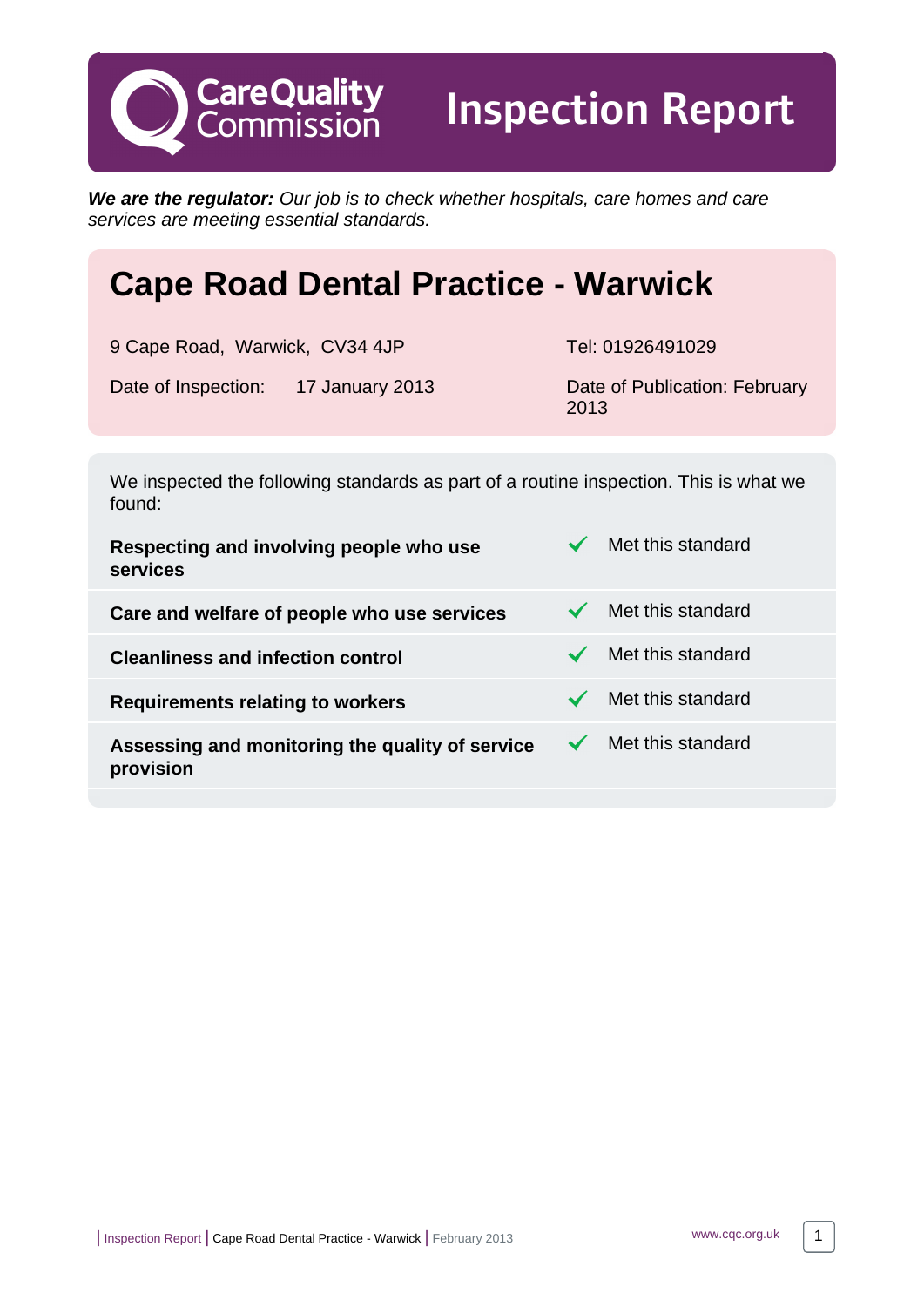# **Details about this location**

| <b>Registered Provider</b> | Cape Road Dental Practice Limited                                                                                                                                                        |  |
|----------------------------|------------------------------------------------------------------------------------------------------------------------------------------------------------------------------------------|--|
| <b>Registered Manager</b>  | Mr. Marcus Gambroudes                                                                                                                                                                    |  |
| Overview of the<br>service | Cape Road Dental Practice is based in Warwick. It provides<br>dental services including treatment and preventive advice to<br>patients on a private or NHS basis to adults and children. |  |
| Type of service            | Dental service                                                                                                                                                                           |  |
| Regulated activities       | Diagnostic and screening procedures                                                                                                                                                      |  |
|                            | Surgical procedures                                                                                                                                                                      |  |
|                            | Treatment of disease, disorder or injury                                                                                                                                                 |  |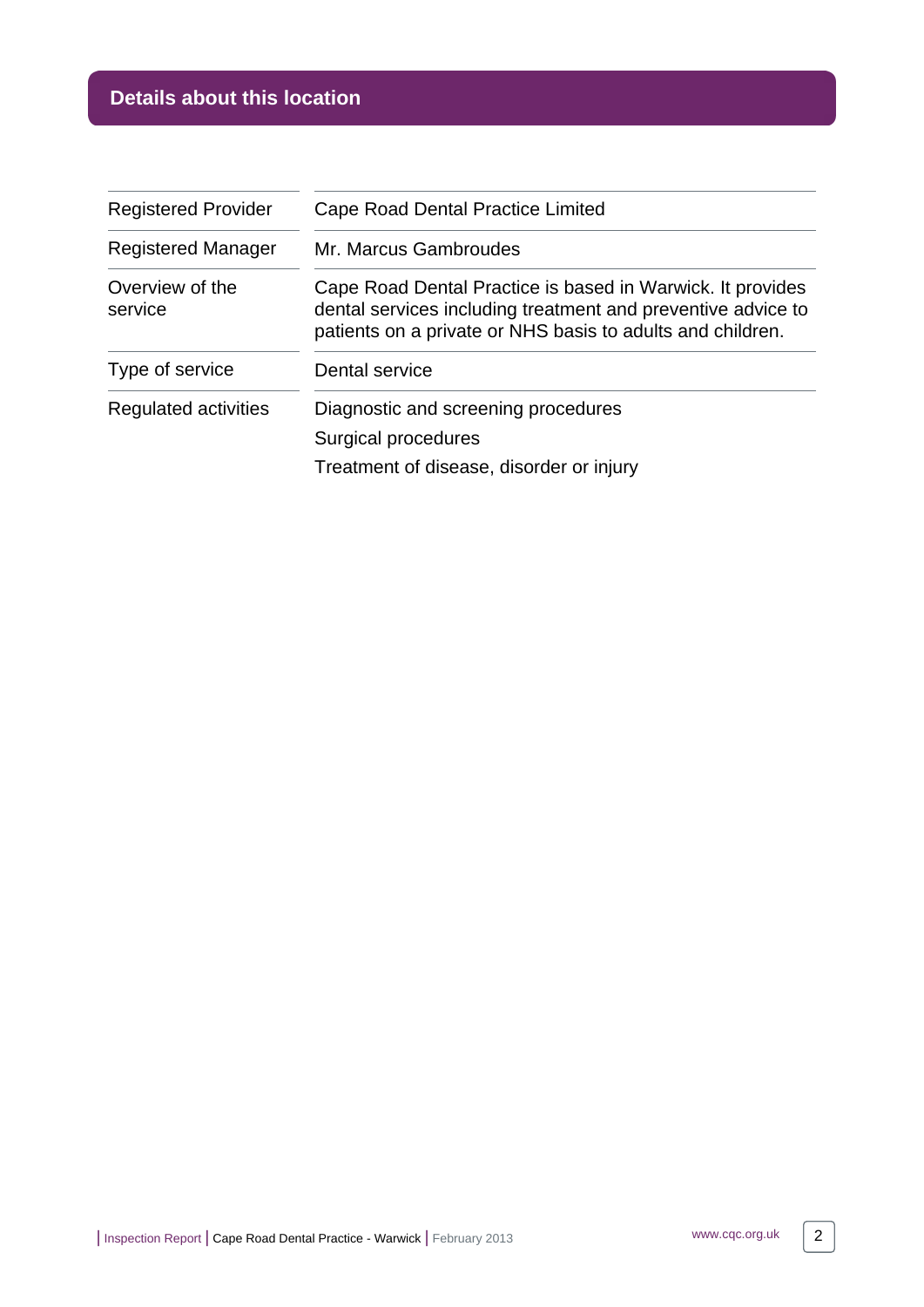When you read this report, you may find it useful to read the sections towards the back called 'About CQC inspections' and 'How we define our judgements'.

|                                                           | Page |
|-----------------------------------------------------------|------|
| <b>Summary of this inspection:</b>                        |      |
| Why we carried out this inspection                        | 4    |
| How we carried out this inspection                        | 4    |
| What people told us and what we found                     | 4    |
| More information about the provider                       | 5    |
| Our judgements for each standard inspected:               |      |
| Respecting and involving people who use services          | 6    |
| Care and welfare of people who use services               | 8    |
| Cleanliness and infection control                         | 10   |
| Requirements relating to workers                          | 12   |
| Assessing and monitoring the quality of service provision | 13   |
| <b>About CQC Inspections</b>                              | 15   |
| How we define our judgements                              | 16   |
| Glossary of terms we use in this report                   | 18   |
| <b>Contact us</b>                                         | 20   |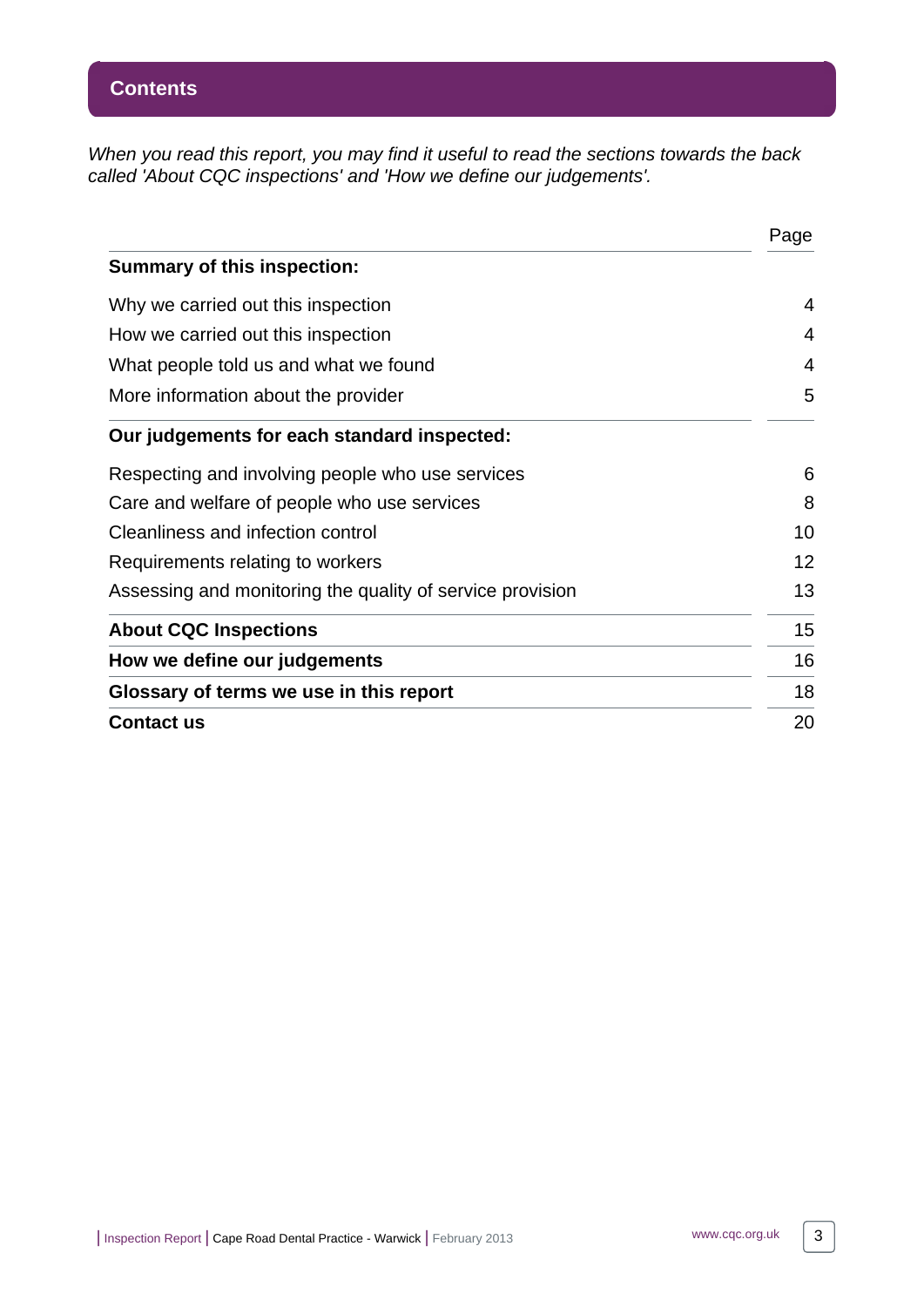#### <span id="page-3-0"></span>**Why we carried out this inspection**

This was a routine inspection to check that essential standards of quality and safety referred to on the front page were being met. We sometimes describe this as a scheduled inspection.

This was an announced inspection.

#### <span id="page-3-1"></span>**How we carried out this inspection**

We reviewed all the information we have gathered about Cape Road Dental Practice - Warwick, looked at the personal care or treatment records of people who use the service, carried out a visit on 17 January 2013 and talked with people who use the service. We talked with staff.

#### <span id="page-3-2"></span>**What people told us and what we found**

On the visit to the service we met with two dental nurses, two dentists (one of which is the registered manager), two reception staff and a dedicated member of staff who worked in the decontamination room.

As part of the review process we spoke with six people over the telephone after our visit. We asked people about their experiences of using the dental service. People commented, "Can't remember waiting more than two or three minutes for my appointment" "Pleasure to go there, from the reception staff to Marcus (dentist) they are so skilled."

Everyone spoken with said that they could get an appointment when they needed one. One person told us how pleased they were with some emergency treatment they had received.

During the inspection we saw that people's privacy and dignity was fully respected at all times during treatment.

We found that people received the care and treatment they needed. We saw that records detailed the treatments people received.

We saw that systems and practices had been put in place regarding infection control and sterilisation of dental equipment. People we spoke with had no concerns about the cleanliness of the practice.

Staff appeared knowledgeable and competent and had undertaken relevant training. We found that the correct procedures were in place to ensure staff were fully supported in their role.

Quality assurance systems were in place to identify areas of improvement that could improve the quality of the service provided.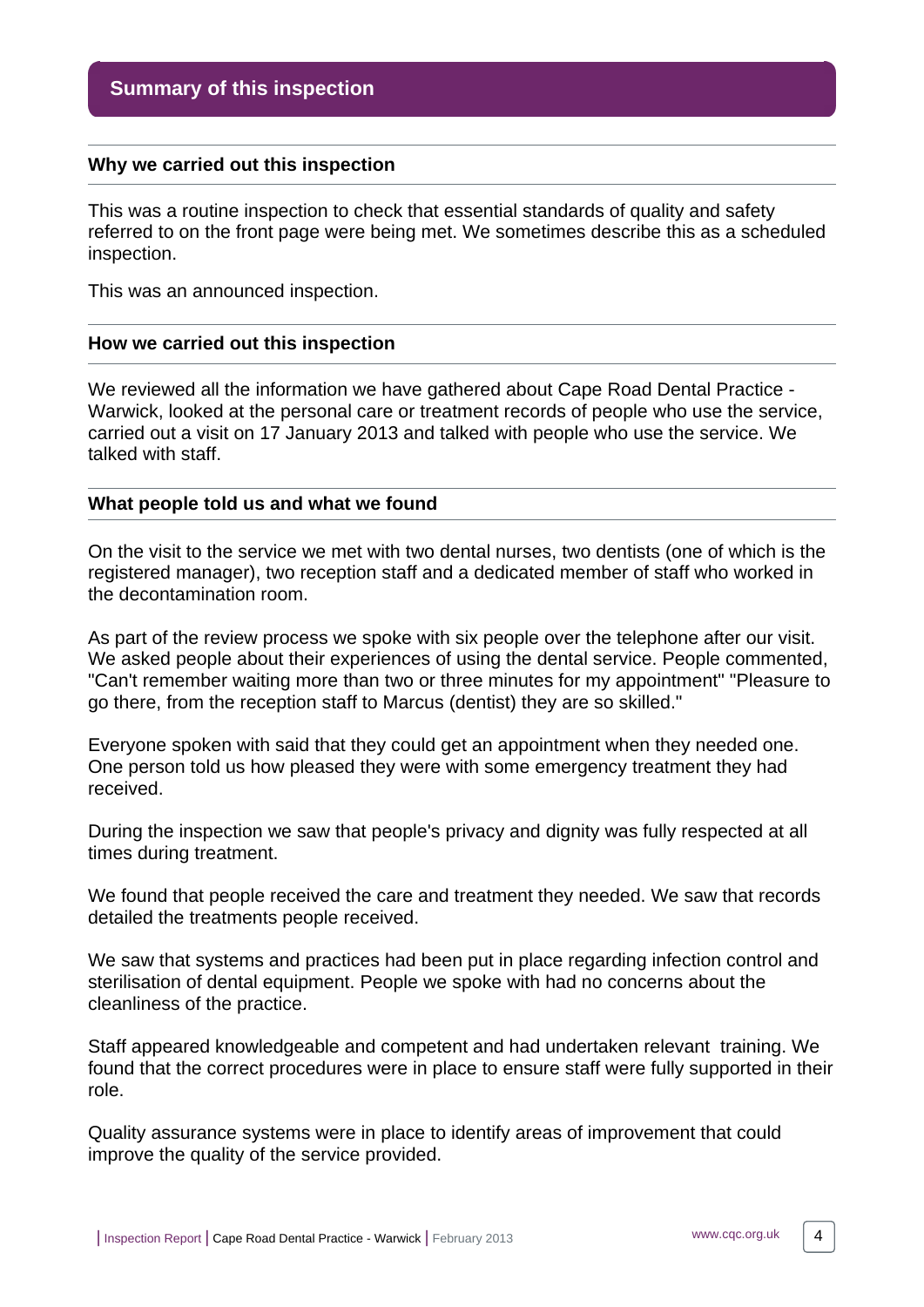You can see our judgements on the front page of this report.

#### <span id="page-4-0"></span>**More information about the provider**

Please see our website www.cqc.org.uk for more information, including our most recent judgements against the essential standards. You can contact us using the telephone number on the back of the report if you have additional questions.

There is a glossary at the back of this report which has definitions for words and phrases we use in the report.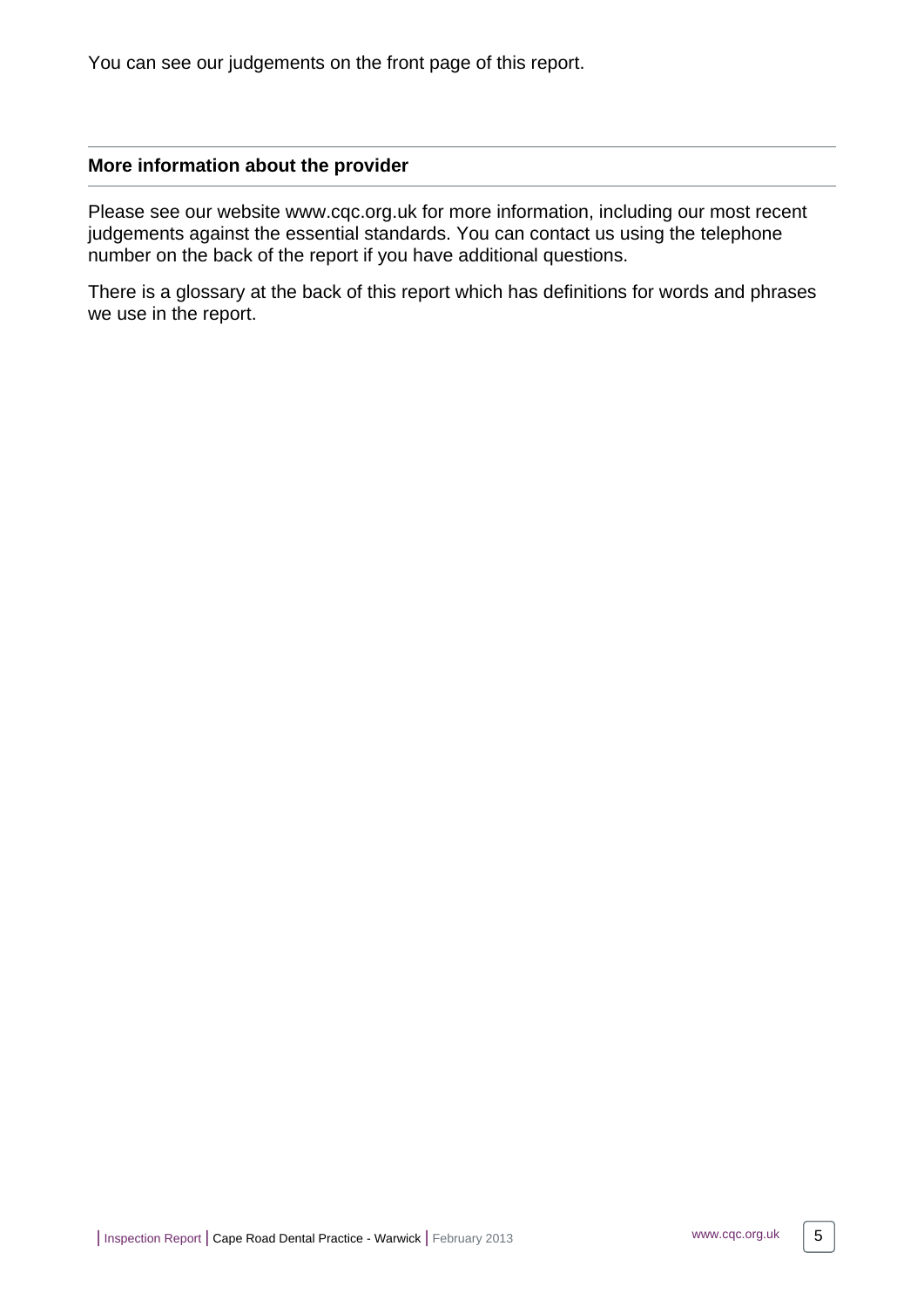**Our judgements for each standard inspected**

<span id="page-5-0"></span>**Respecting and involving people who use services**  $\checkmark$  **Met this standard** 

**People should be treated with respect, involved in discussions about their care and treatment and able to influence how the service is run**

# **Our judgement**

The provider was meeting this standard.

People were involved in the discussions about their treatment plan and this ensured that the treatment took place after informed consent was given. People were made welcome during their visit by courteous and respectful staff and this ensured that people were comfortable and at ease.

# **Reasons for our judgement**

This dental practice is located in a domestic setting which had been converted and renovated for use as a dental surgery. There were five dental treatment rooms in use across three floors. There was also a decontamination room and a toilet for patient use. We asked about the disabled facilities at this practice and were told that a ground floor treatment room is available to provide treatment to people in wheelchairs

We conducted some of our inspection in the reception area, looked around a treatment room, decontamination room and the staff office. We asked a dental nurse where any discussions of a private nature would take place with patients. We were told that these would take place in the ground floor treatment room or in any other treatment room.

We spoke with six people who had recently visited the practice and asked them about their experience of using the service. We asked people if they were happy with the treatment provided and if they were treated with consideration and respect. People told us, "I am extremely happy with the treatment and the practice," and, "To be honest, I would not want to go anywhere else." On the day of our visit we observed that staff in the practice spoke to people in a friendly, welcoming way.

We looked at the information available to people who used the service. This included leaflets for people which explained the various treatments. We saw that the information provided for people in the waiting areas included the complaints procedure. There was also a comment box so people could provide feedback about their visit. People told us they were given enough information about the treatment options before their treatment started. One person said, "I knew exactly what they were going to do."

People told us that fees were fully explained to them when the dentist discussed their treatment options. We saw that people could have a discussion in a private room if they needed to. Information about fees was displayed in the waiting area with additional leaflets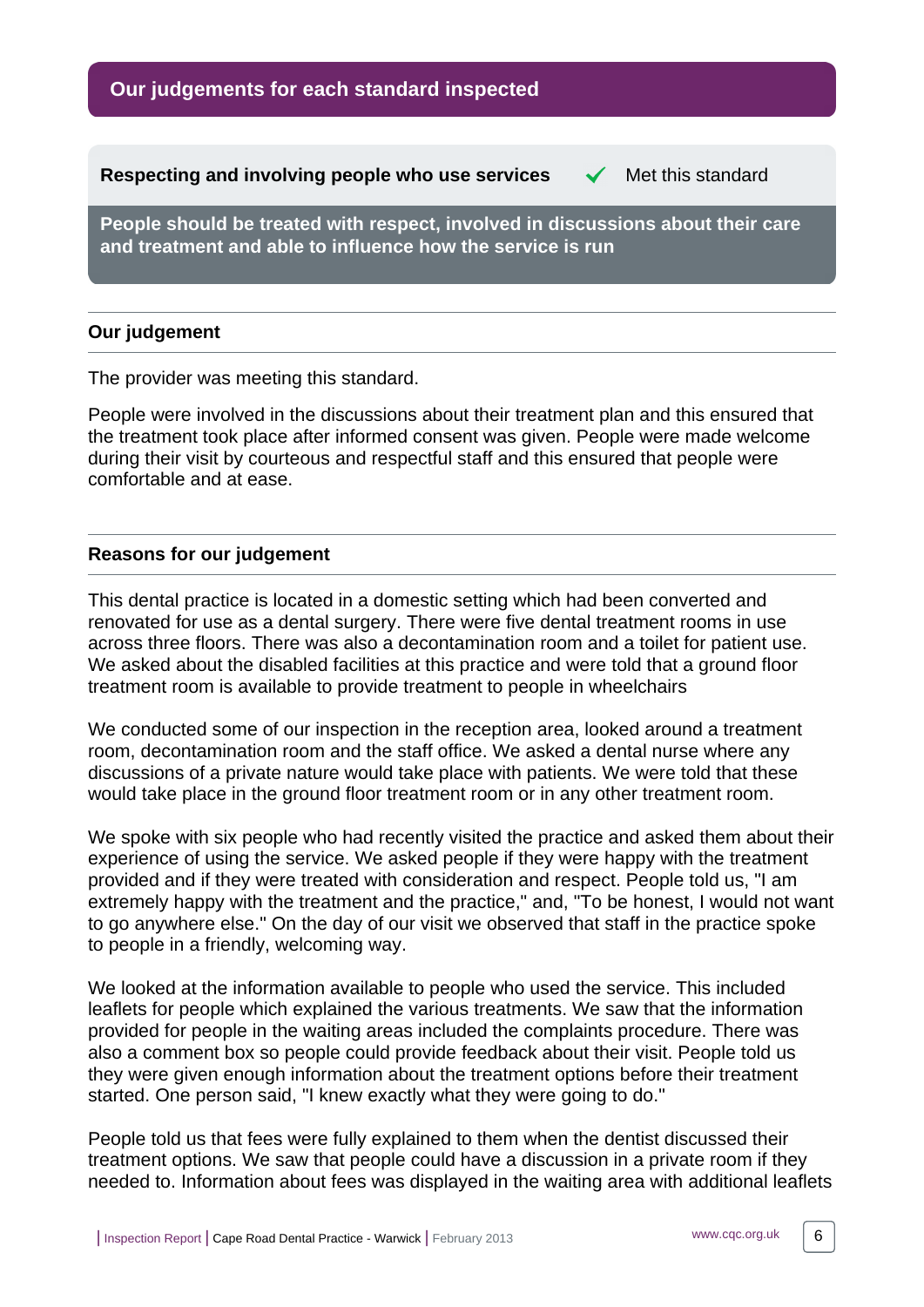for people to take home. People told us that the practice provided them with information on the treatments available and costs, where applicable.

We asked the staff on reception about the process for accepting a new person to the practice. We were told how this information is placed on the computer records as part of each person's dental records.

We looked at the records of four people who used the service. We saw that consent to examination and treatment had been obtained and documented on three records. Consent to treatment was missing on one person's record. We spoke with this person by telephone after the inspection, they could not confirm that written consent had been given, however they told us that they were happy to receive the treatment and were clear about their treatment plan.

We spoke to other people who receive treatment at the practice, they confirmed that they had been asked to give consent to treatment before it was carried out. They also told us they had been given time to think about the treatment decisions before treatment was undertaken.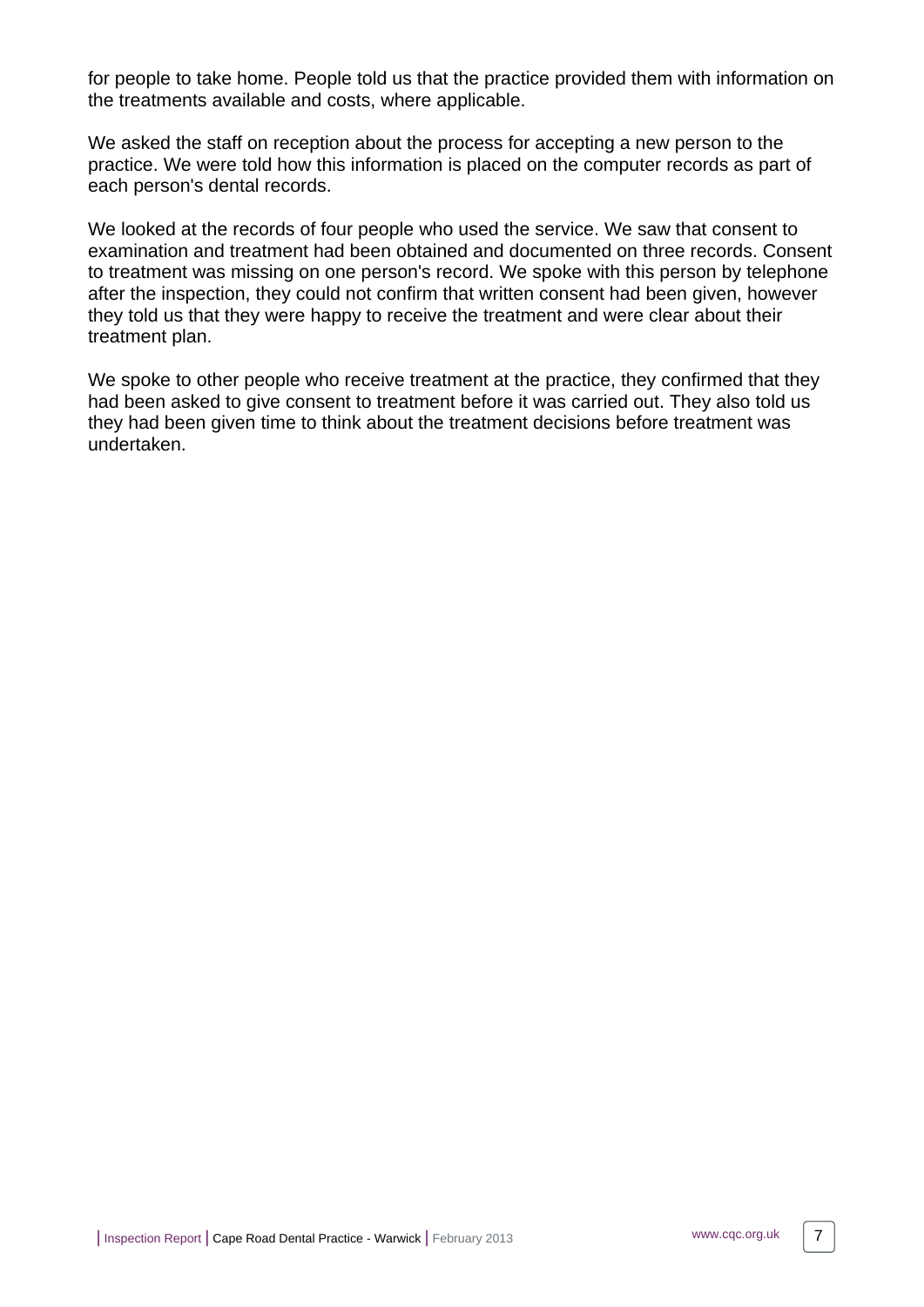

<span id="page-7-0"></span>**People should get safe and appropriate care that meets their needs and supports their rights**

# **Our judgement**

The provider was meeting this standard.

People who used the service experienced effective, safe and appropriate care, treatment and support that met their needs and protected their rights.

#### **Reasons for our judgement**

The surgery offers NHS and private dental care to people of all ages including children less than five years of age.

The records for people who visited the practice for treatment were held electronically. We looked at the dental case records for four people who used the service. We saw that these records contained information about people's medical history and included contact details, treatment plans, costs and X-rays where required. The computer system was able to 'flag' important information such as known allergies or health problems. This enabled staff to take people's medical conditions into account when considering and providing treatment.

Care and treatment was planned and delivered in a way that ensured people's welfare. One dentist explained how they provided treatment options to people, stating that time is taken to talk with people about their treatment, leaflets are provided about treatment and costs and people are given a printed copy of their treatment plan. People told us that they were happy with the care and treatment they had received. People said, "I have a lot of respect for the dentist" and "I am very satisfied with the treatment I receive."

With the consent of one person, we observed their appointment with their dentist. We saw the dentist review the person's records to ensure they were clear about that person's treatment plan and medical history. We observed the dentist verify the person attending the appointment matched the person's record. We then observed a further dental review to help the dentist assess the current dental needs of that patient. The person through this appointment was able to ask questions and discuss their treatment with the dentist. We saw that their privacy and dignity was respected during the appointment. Following their treatment, we spoke with this person by telephone who stated that they understood their dental needs and was clear about their treatment plan. They told us that they felt fully involved in their treatment plan and were happy with the treatment they receive at this practice. Following the appointment we observed the dentist and dental nurse prepare for the next appointment. The preparation included ensuring the room and the equipment was cleaned and available for use.

We looked at the procedures in place to deal with a medical emergency. We saw the emergency resuscitation kit was kept in a store room and was accessible for use quickly. The practice also had oxygen available for emergency use. There were systems in place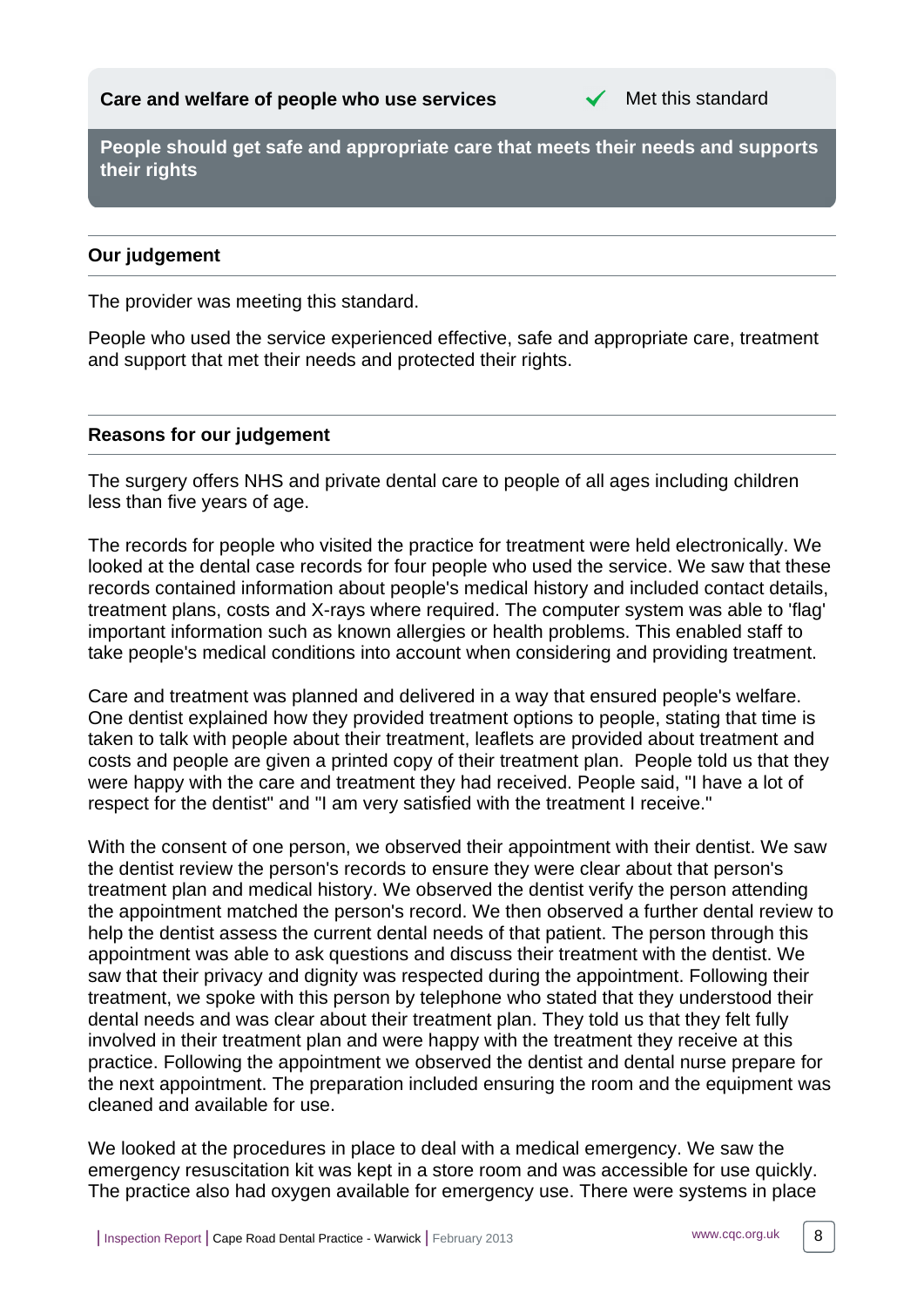to check that emergency medication and equipment was in date and ready for use. All the staff had received training in resuscitation. We saw there were written guidelines in place for dealing with medical emergencies.

The appointments system offered appointments at times that were compatible with peoples' commitments and lifestyles. People spoken to confirmed that they are able to have their appointments at times that suited their needs. We asked whether they had to wait long before they were called into the surgery and they told us that appointments ran "on time".

The waiting room in the reception area was clean and offered a sufficient seating area. Leaflets and magazines were available to help people pass the time while waiting for their appointment. There was also a small onsite shop where people could purchase dental products that had been recommended to them.

We discussed the quality of the service provided by the practice with the local primary care trust (PCT), which pays for the practice to deliver NHS dental services. The PCT had no concerns with the quality of treatment provided by the practice.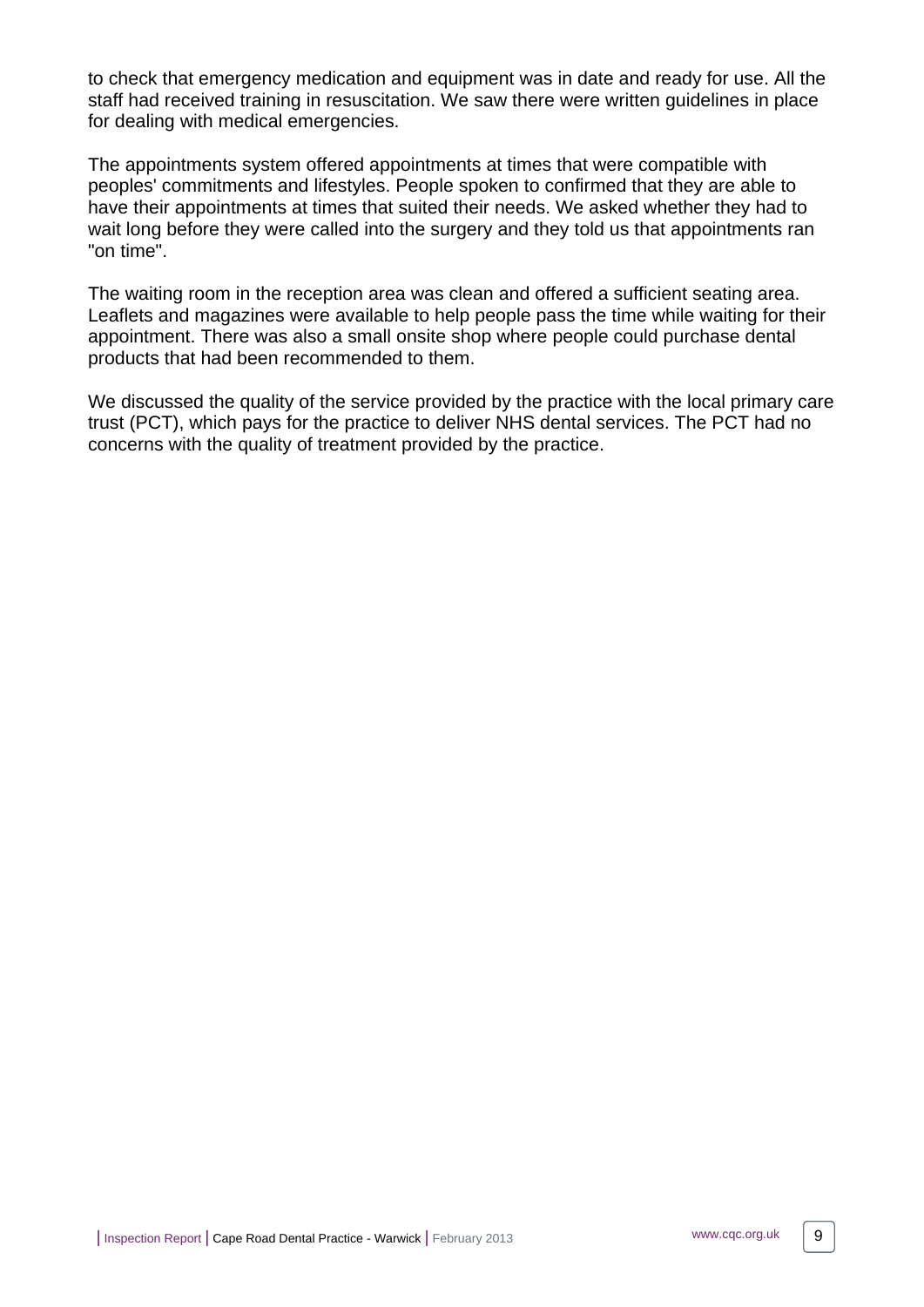<span id="page-9-0"></span>**People should be cared for in a clean environment and protected from the risk of infection**

# **Our judgement**

The provider was meeting this standard.

Systems were in place to ensure the clinic was clean and patients were protected from the risk of infection.

# **Reasons for our judgement**

We asked people who used the practice about the cleanliness in the surgery. People told us the surgery was always clean. One person said," You could eat off the floor". We looked around the surgery including the treatment rooms and the waiting room and saw that the environment was clean and tidy. We asked a dental nurse about the systems in place to ensure the cleanliness and hygiene of the surgery was maintained. We were told that they employed a cleaner to clean the communal areas. The dental nurses were responsible for cleaning the treatment rooms. People we spoke with told us the dentist and the dental nurses wore gloves and masks when providing treatment. Staff confirmed there was an adequate supply of gloves, aprons, and hand wash for their use. We saw dental staff wore short sleeved uniforms. This assisted them to wash their hands thoroughly helping to reduce any potential spread of infection. There was a separate room for decontaminating equipment.

Decontamination of dental instruments was carried out in a designated room allowing the separation of clean and dirty instruments. This complied with The Department of Health requirements on decontamination in primary care dental practices. A dedicated member of staff undertakes the process of cleaning of equipment. We watched this staff member working in the decontamination room and explain the process undertaken from dirty to clean instruments. This included the procedure for scrubbing instruments to make sure instruments were clean. We were told how instruments were checked for debris and the use of the autoclave to sterilise them. We saw that the assistant wore a face visor and gloves at all times. Clean instruments were then stored in sealed packaging and dated according to national guidelines. We saw records were kept of each autoclave cycle to check and evidence the sterilisation process. The dental staff were aware of the best practice guidance set by the Department of Health. This guidance tells dentists how they should decontaminate dental instruments so that they are properly cleaned between patients.

We spoke with six people who had received treatment at the practice. We asked four people whether the dentist and dental nurse wore protective clothing when undertaking an examination or treatment. All four told us the dentist and dental nurse wore gloves and a mask when necessary. They also told us they had been given goggles to wear during treatment to protect their eyes, and a 'bib' to wear to protect against damage to their clothing. People told us they had always found the treatment rooms and equipment to be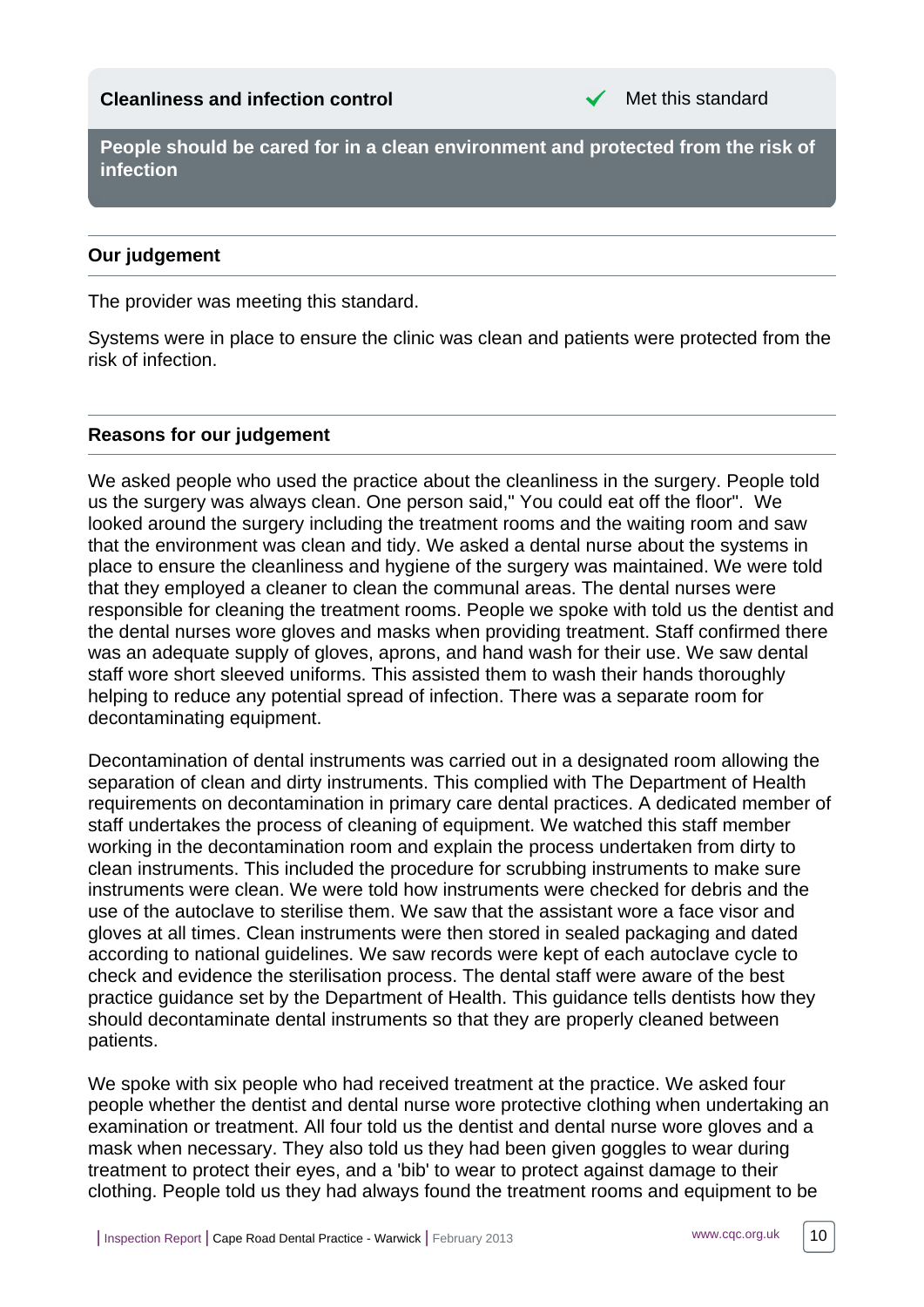clean.

There were decontamination and infection control polices and procedures in place. These included cross infection, disposal of clinical waste, and hand washing. Staff had received relevant immunisations. We also saw from staff records that the staff had received training in infection control. This ensured staff understood how to minimise the risk and spread of infection.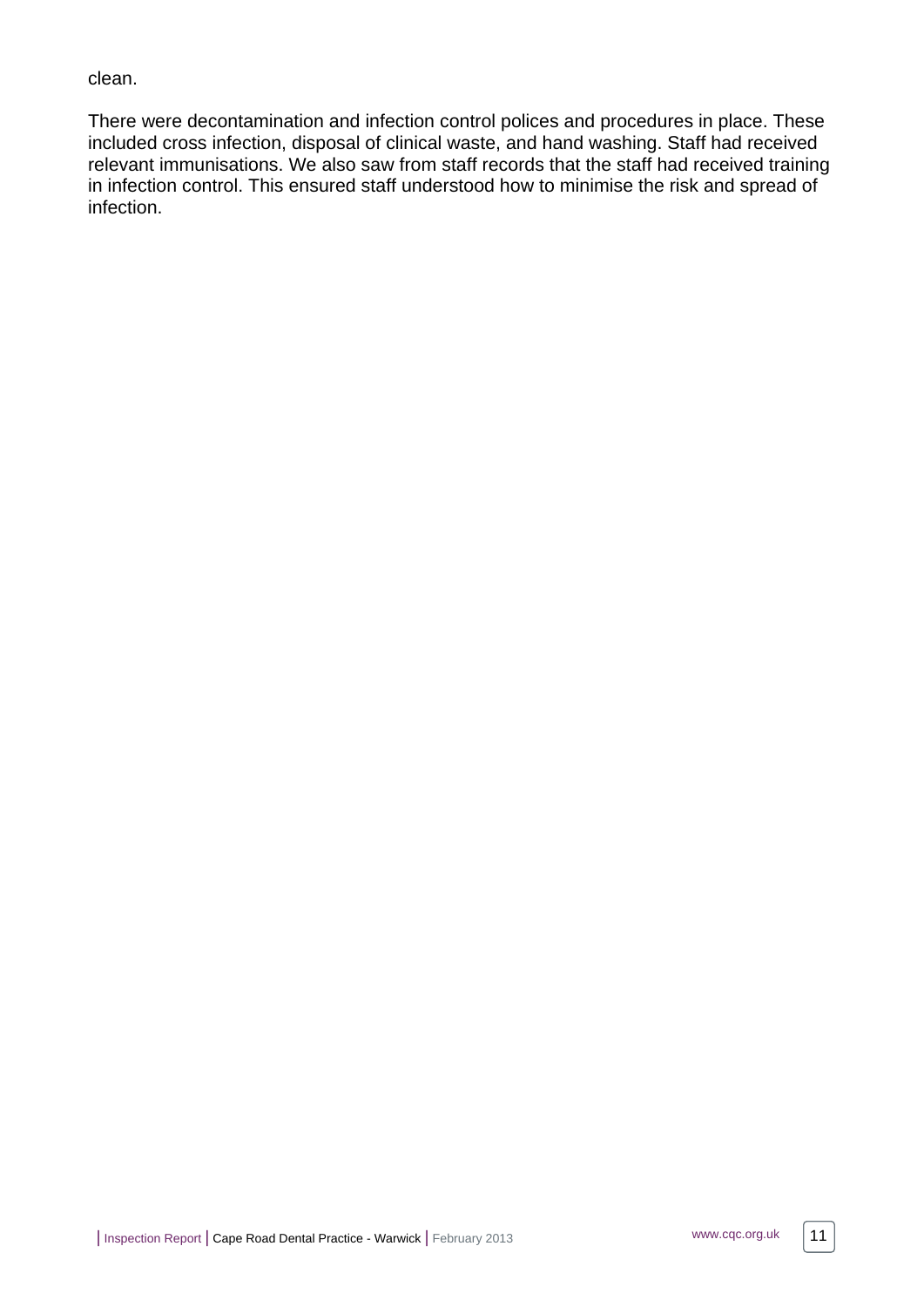<span id="page-11-0"></span>**People should be cared for by staff who are properly qualified and able to do their job**

# **Our judgement**

The provider was meeting this standard.

The practice ensured that staff received training appropriate to their role.

# **Reasons for our judgement**

We looked at four staff files to see whether appropriate checks had been undertaken to ensure that staff had the qualifications, skills and experience to undertake their work. We saw staff had the necessary criminal record checks, health checks, and qualifications to ensure they were safe and appropriately qualified to work with patients.

The records showed registration with their professional body (the General Dental Council) were up to date. They also demonstrated staff had received continuous professional development and training. This meant that the provider ensured that staff were safe to provide care and treatment to people who use the service.

We checked the registration status of two dentists with the General Dental Council register. This provided assurance that these members of staff met the requirements of their professional body and had the right to practice. Staff also had professional indemnity which meant people could be compensated against malpractice.

The provider might find it useful to note that none of the staff files seen included a photo of the member of staff. Schedule 3 of the Health and Social Care Act (Regulated Activities) 2008 requires there to be proof of identify including a recent photograph for all staff who carry out a regulated activity.

We spoke with six people who used the service. None of the people we spoke with raised any concerns about the ability of staff to meet their dental care needs. The people we spoke with were satisfied with the treatment they had received or were receiving.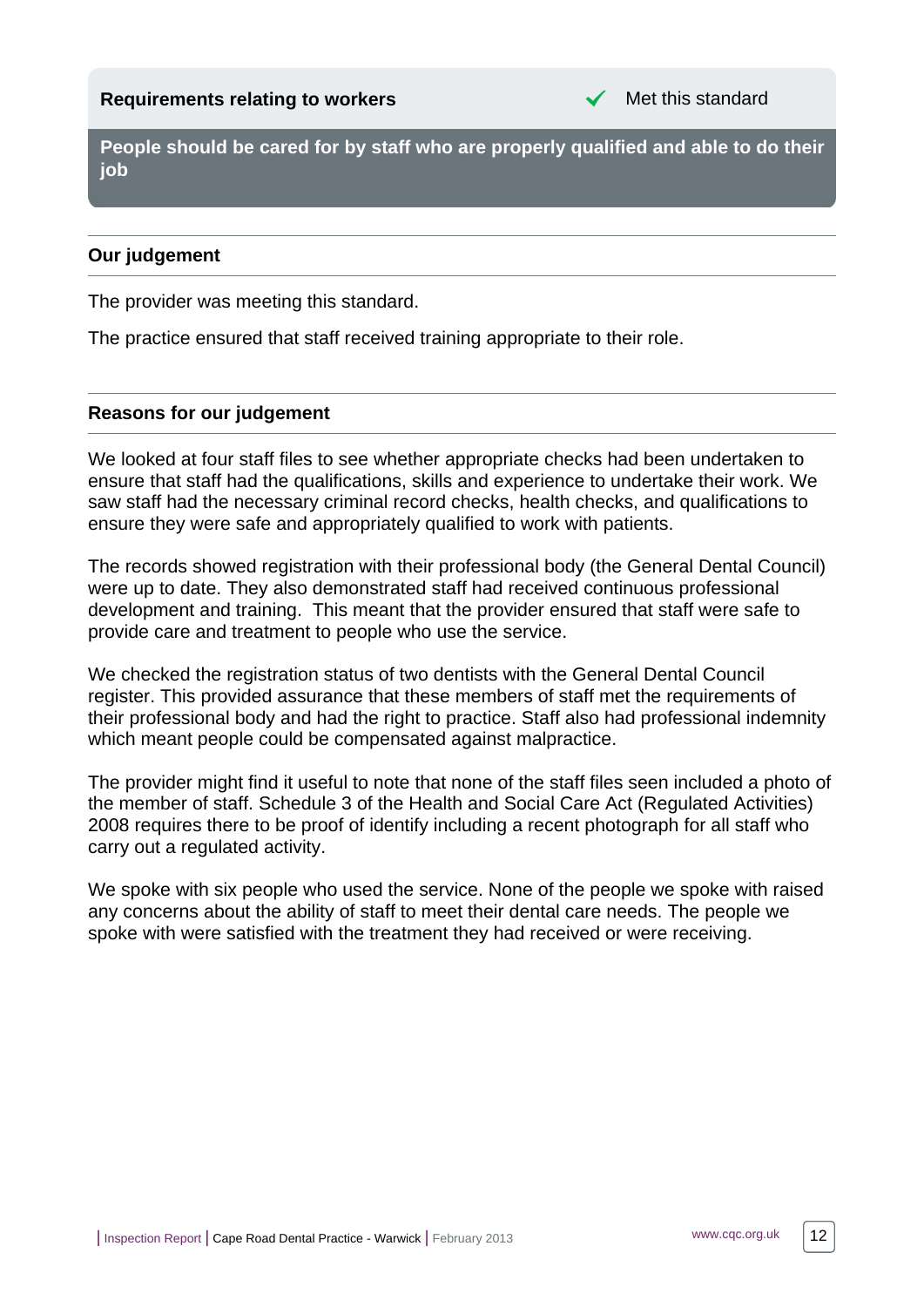<span id="page-12-0"></span>**Assessing and monitoring the quality of service provision**



**The service should have quality checking systems to manage risks and assure the health, welfare and safety of people who receive care**

## **Our judgement**

The provider was meeting this standard.

The provider had an effective system to regularly assess and monitor the quality of service that people received.

#### **Reasons for our judgement**

We spoke with six patients who told us they had been pleased with the quality of the treatment and support they had received from the practice. We saw patient practice leaflets in the reception area. These leaflets gave patients information about the surgery including information about making a complaint.

We looked at the processes for dealing with complaints and incidents that occurred at the practice. We looked at the most recent complaint made by a patient, the record of the investigation, the outcome and written response by the practice. We found the practice to have followed their complaint process and taken the compliant seriously. We had not received any complaints about the practice.

We asked about the process for auditing the quality of the service provided. We saw that the practice had good auditing procedures in place. Evidence was available to show that checks were regularly made on records and equipment. This was to make sure that the practice operated safely and efficiently. The agency had external audits completed by the Primary Care Trust and other organisations to make sure they were meeting the required standards.

There were processes in place to help the service assess and monitor the quality of the service. These included clinical records, health and safety and infection control audits. We did not see any areas of concern in the latest audits that had been undertaken. Regular audits help the practice to maintain standards and identify areas for improvement.

Safety certificates were available for the equipment used for people's care, such as the xray machine, autoclaves, and washer vessel.

The practice had a procedure for obtaining the views and opinions of patients. This included a satisfaction survey. We were shown the responses from the most recent survey. The findings showed that people were satisfied with the service provided and made suggestions on how the practice could be further improved. The practice also left comment cards in the waiting areas so people could give feedback on the service.

The quality of care provided was reviewed and issues responded to through audits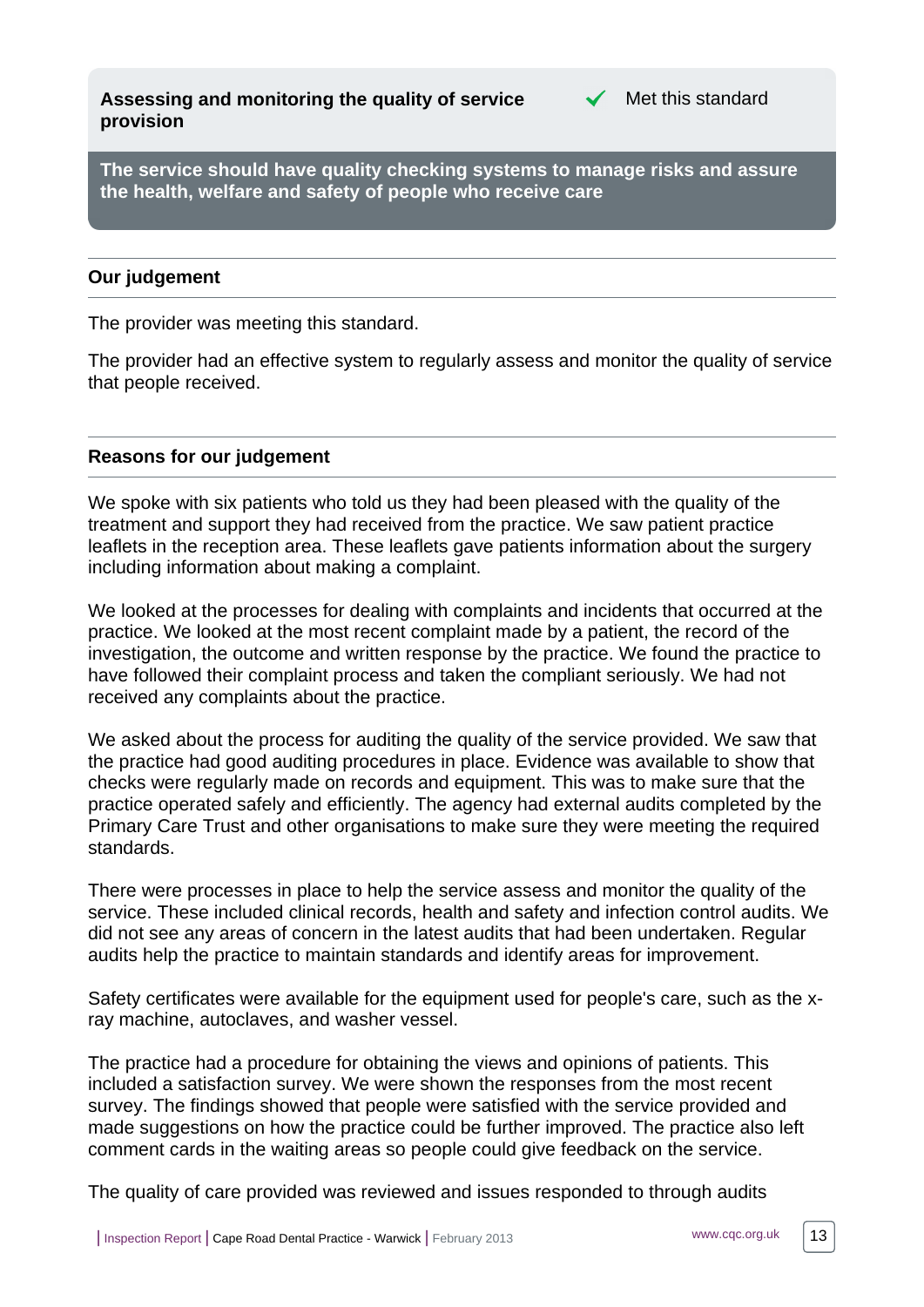completed, both in the practice and through checks completed by the local primary care trust (PCT). We reviewed a report written following the most recent PCT, whilst some recommendations were made, the document reported positive finding from the PCT inspection.

We asked the local primary care trust whether they had any concerns relating to this service and they told us they did not.

People told us that they would recommend the practice to friends and family. We spoke with four patients who told us they had been pleased with the quality of the treatment and support they had received from the practice.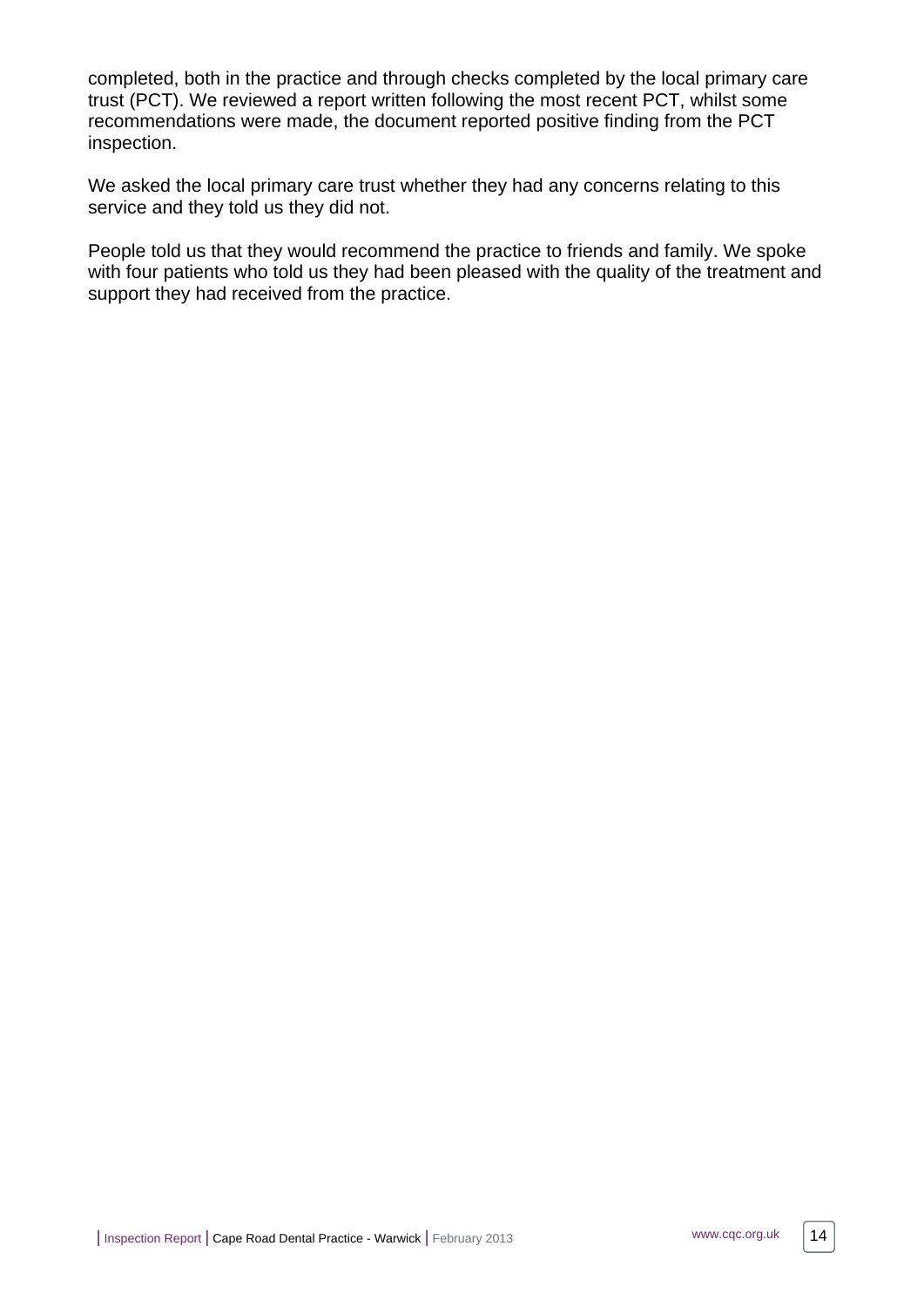# <span id="page-14-0"></span>**About CQC inspections**

We are the regulator of health and social care in England.

All providers of regulated health and social care services have a legal responsibility to make sure they are meeting essential standards of quality and safety. These are the standards everyone should be able to expect when they receive care.

The essential standards are described in the Health and Social Care Act 2008 (Regulated Activities) Regulations 2010 and the Care Quality Commission (Registration) Regulations 2009. We regulate against these standards, which we sometimes describe as "government standards".

We carry out unannounced inspections of all care homes, acute hospitals and domiciliary care services in England at least once a year to judge whether or not the essential standards are being met. We carry out inspections of dentists and other services at least once every two years. All of our inspections are unannounced unless there is a good reason to let the provider know we are coming.

There are 16 essential standards that relate most directly to the quality and safety of care and these are grouped into five key areas. When we inspect we could check all or part of any of the 16 standards at any time depending on the individual circumstances of the service. Because of this we often check different standards at different times but we always inspect at least one standard from each of the five key areas every year. We may check fewer key areas in the case of dentists and some other services.

When we inspect, we always visit and we do things like observe how people are cared for, and we talk to people who use the service, to their carers and to staff. We also review information we have gathered about the provider, check the service's records and check whether the right systems and processes are in place.

We focus on whether or not the provider is meeting the standards and we are guided by whether people are experiencing the outcomes they should be able to expect when the standards are being met. By outcomes we mean the impact care has on the health, safety and welfare of people who use the service, and the experience they have whilst receiving it.

Our inspectors judge if any action is required by the provider of the service to improve the standard of care being provided. Where providers are non-compliant with the regulations, we take enforcement action against them. If we require a service to take action, or if we take enforcement action, we re-inspect it before its next routine inspection was due. This could mean we re-inspect a service several times in one year. We also might decide to reinspect a service if new concerns emerge about it before the next routine inspection.

In between inspections we continually monitor information we have about providers. The information comes from the public, the provider, other organisations, and from care workers.

You can tell us about your experience of this provider on our website.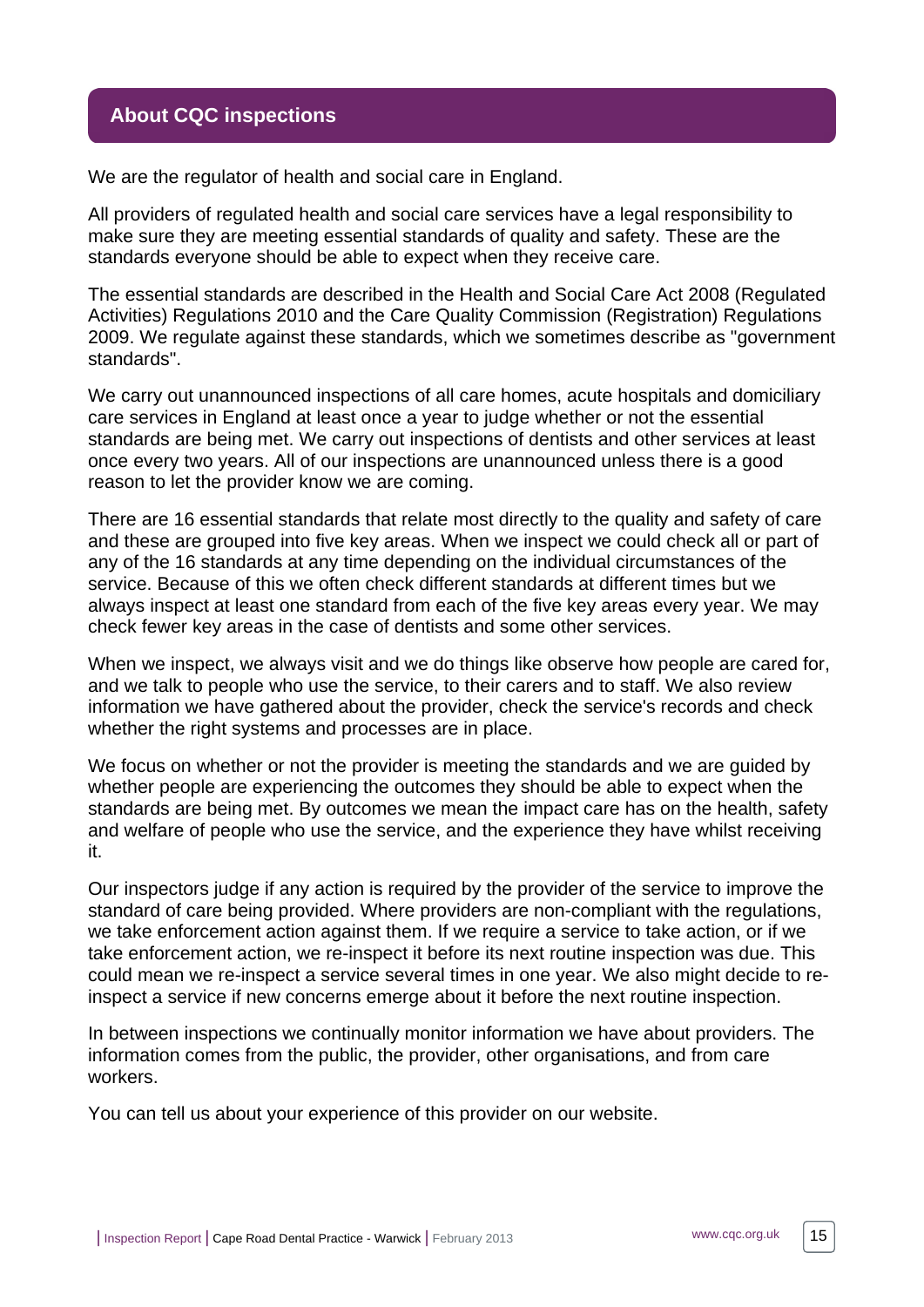# <span id="page-15-0"></span>**How we define our judgements**

The following pages show our findings and regulatory judgement for each essential standard or part of the standard that we inspected. Our judgements are based on the ongoing review and analysis of the information gathered by CQC about this provider and the evidence collected during this inspection.

We reach one of the following judgements for each essential standard inspected.

|   | <b>Met this standard</b>           | This means that the standard was being met in that the<br>provider was compliant with the regulation. If we find that<br>standards were met, we take no regulatory action but we<br>may make comments that may be useful to the provider and<br>to the public about minor improvements that could be made.                                                                                                                                                                                                                                                                                                                                                                                                                     |
|---|------------------------------------|--------------------------------------------------------------------------------------------------------------------------------------------------------------------------------------------------------------------------------------------------------------------------------------------------------------------------------------------------------------------------------------------------------------------------------------------------------------------------------------------------------------------------------------------------------------------------------------------------------------------------------------------------------------------------------------------------------------------------------|
|   |                                    |                                                                                                                                                                                                                                                                                                                                                                                                                                                                                                                                                                                                                                                                                                                                |
| Х | <b>Action needed</b>               | This means that the standard was not being met in that the<br>provider was non-compliant with the regulation.<br>We may have set a compliance action requiring the provider<br>to produce a report setting out how and by when changes<br>will be made to make sure they comply with the standard.<br>We monitor the implementation of action plans in these<br>reports and, if necessary, take further action.<br>We may have identified a breach of a regulation which is<br>more serious, and we will make sure action is taken. We will<br>report on this when it is complete.                                                                                                                                             |
|   |                                    |                                                                                                                                                                                                                                                                                                                                                                                                                                                                                                                                                                                                                                                                                                                                |
| X | <b>Enforcement</b><br>action taken | If the breach of the regulation was more serious, or there<br>have been several or continual breaches, we have a range of<br>actions we take using the criminal and/or civil procedures in<br>the Health and Social Care Act 2008 and relevant<br>regulations. These enforcement powers include issuing a<br>warning notice; restricting or suspending the services a<br>provider can offer, or the number of people it can care for;<br>issuing fines and formal cautions; in extreme cases,<br>cancelling a provider or managers registration or prosecuting<br>a manager or provider. These enforcement powers are set<br>out in law and mean that we can take swift, targeted action<br>where services are failing people. |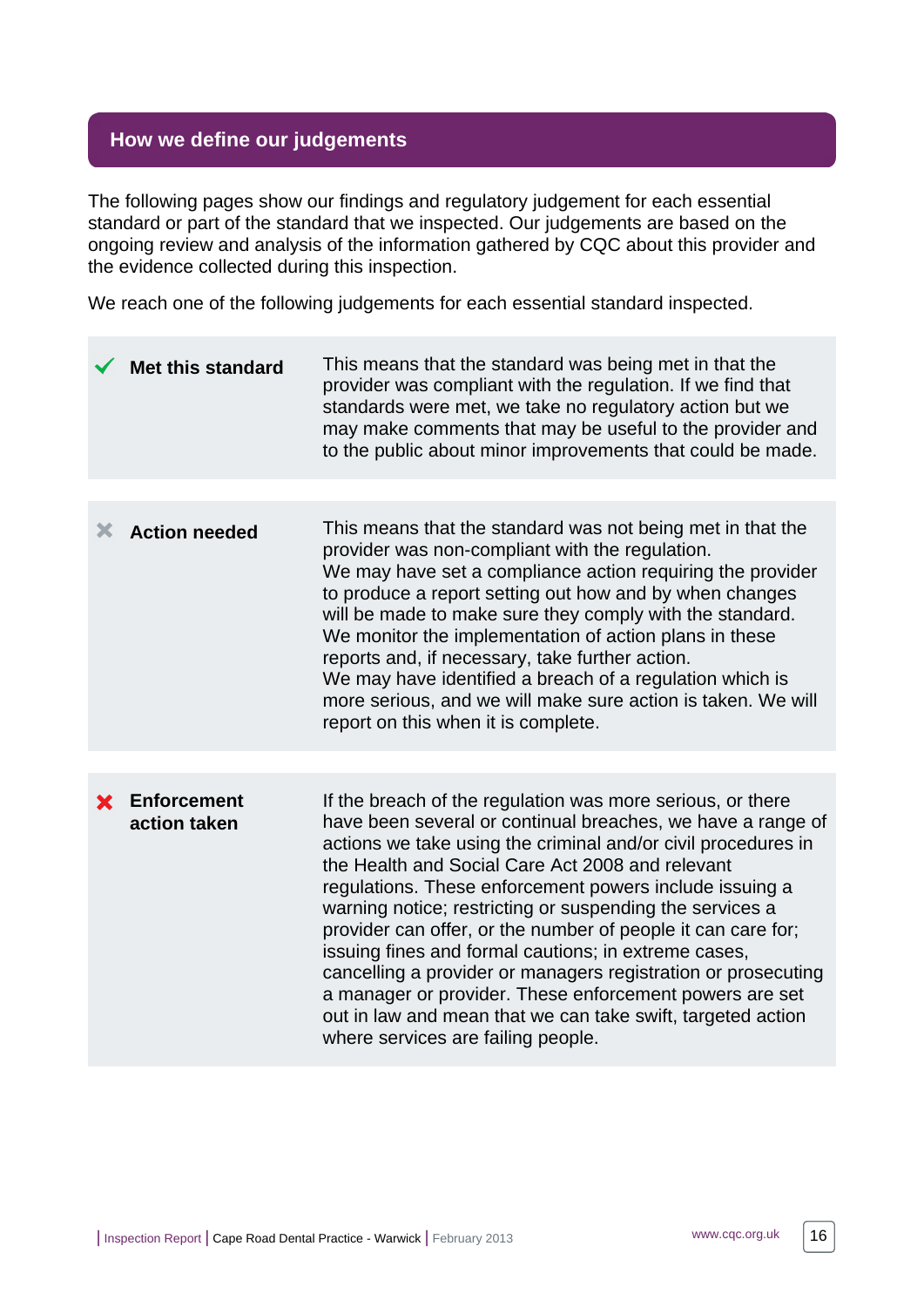# **How we define our judgements (continued)**

Where we find non-compliance with a regulation (or part of a regulation), we state which part of the regulation has been breached. We make a judgement about the level of impact on people who use the service (and others, if appropriate to the regulation) from the breach. This could be a minor, moderate or major impact.

**Minor impact** – people who use the service experienced poor care that had an impact on their health, safety or welfare or there was a risk of this happening. The impact was not significant and the matter could be managed or resolved quickly.

**Moderate impact** – people who use the service experienced poor care that had a significant effect on their health, safety or welfare or there was a risk of this happening. The matter may need to be resolved quickly.

**Major impact** – people who use the service experienced poor care that had a serious current or long term impact on their health, safety and welfare, or there was a risk of this happening. The matter needs to be resolved quickly

We decide the most appropriate action to take to ensure that the necessary changes are made. We always follow up to check whether action has been taken to meet the standards.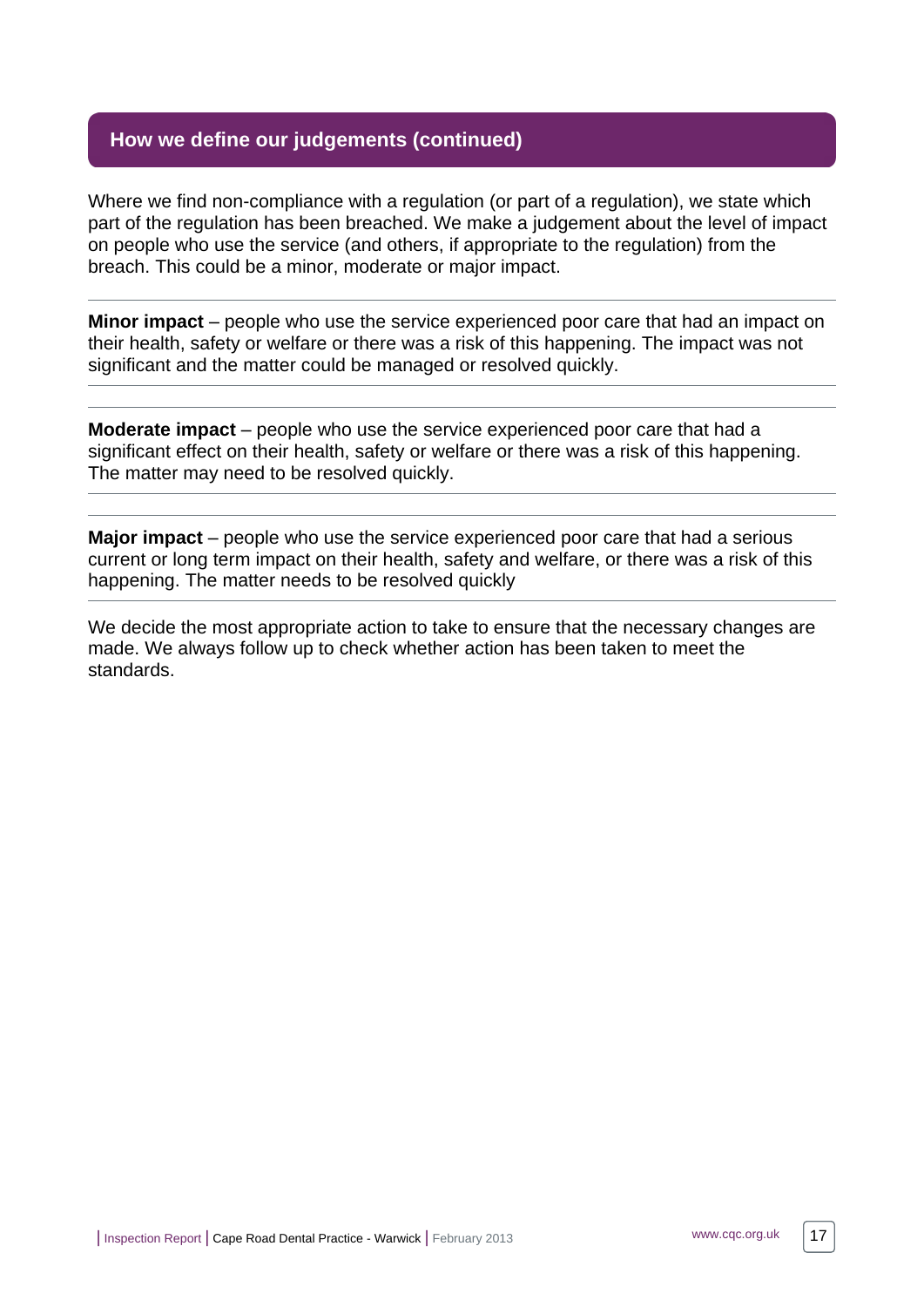# <span id="page-17-0"></span>**Glossary of terms we use in this report**

# **Essential standard**

The essential standards of quality and safety are described in our Guidance about compliance: Essential standards of quality and safety. They consist of a significant number of the Health and Social Care Act 2008 (Regulated Activities) Regulations 2010 and the Care Quality Commission (Registration) Regulations 2009. These regulations describe the essential standards of quality and safety that people who use health and adult social care services have a right to expect. A full list of the standards can be found within the Guidance about compliance. The 16 essential standards are:

Respecting and involving people who use services - Outcome 1 (Regulation 17)

Consent to care and treatment - Outcome 2 (Regulation 18)

Care and welfare of people who use services - Outcome 4 (Regulation 9)

Meeting Nutritional Needs - Outcome 5 (Regulation 14)

Cooperating with other providers - Outcome 6 (Regulation 24)

Safeguarding people who use services from abuse - Outcome 7 (Regulation 11)

Cleanliness and infection control - Outcome 8 (Regulation 12)

Management of medicines - Outcome 9 (Regulation 13)

Safety and suitability of premises - Outcome 10 (Regulation 15)

Safety, availability and suitability of equipment - Outcome 11 (Regulation 16)

Requirements relating to workers - Outcome 12 (Regulation 21)

Staffing - Outcome 13 (Regulation 22)

Supporting Staff - Outcome 14 (Regulation 23)

Assessing and monitoring the quality of service provision - Outcome 16 (Regulation 10)

Complaints - Outcome 17 (Regulation 19)

Records - Outcome 21 (Regulation 20)

#### **Regulated activity**

These are prescribed activities related to care and treatment that require registration with CQC. These are set out in legislation, and reflect the services provided.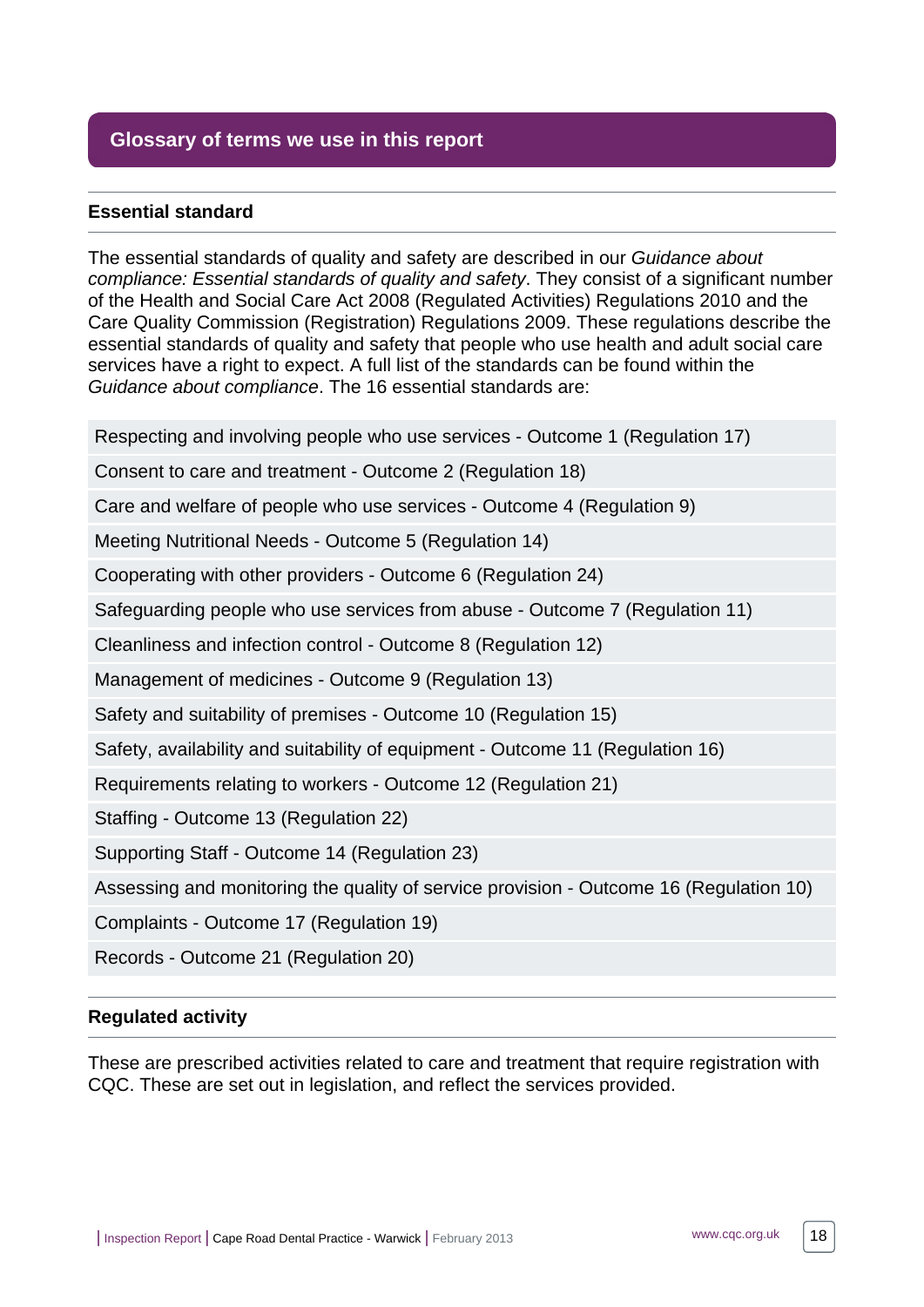# **Glossary of terms we use in this report (continued)**

## **(Registered) Provider**

There are several legal terms relating to the providers of services. These include registered person, service provider and registered manager. The term 'provider' means anyone with a legal responsibility for ensuring that the requirements of the law are carried out. On our website we often refer to providers as a 'service'.

#### **Regulations**

We regulate against the Health and Social Care Act 2008 (Regulated Activities) Regulations 2010 and the Care Quality Commission (Registration) Regulations 2009.

#### **Responsive inspection**

This is carried out at any time in relation to identified concerns.

#### **Routine inspection**

This is planned and could occur at any time. We sometimes describe this as a scheduled inspection.

#### **Themed inspection**

This is targeted to look at specific standards, sectors or types of care.